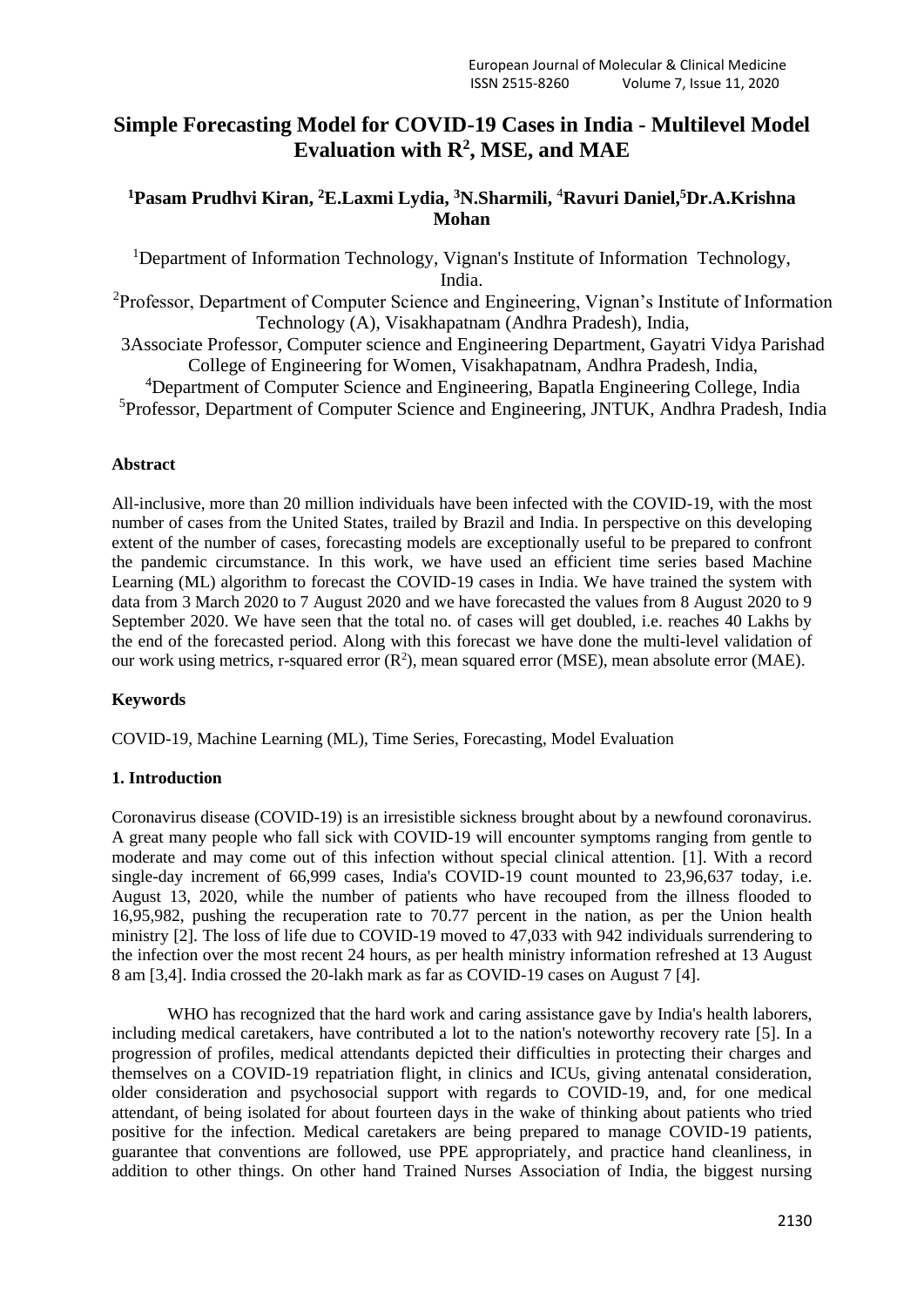relationship in the nation, delivered information just because since the start of the pandemic, showing that 509 nursing staff were contaminated and 20 lost their lives while giving treatment to COVID patients [6]. Maharashtra, Gujarat, and West Bengal have the most extreme number of COVID positive staff medical caretakers in the nation and the most noteworthy casualty rate. Near 200 specialists, most of them general experts have lost their lives to COVID-19 till August 7 as indicated by data assembled and delivered by the Indian Medical Association (IMA). The country has not yet arrived at any pinnacle or level as far as coronavirus cases which implies the circumstance is on its way to worst, advised CSIR-Center for Cellular and Molecular Biology (CCMB) [7,8].



Figure 1 - Impact on GDP due to COVID-19 crisis (Source - bloombergquint.com [9])

India's financial action screens are starting to flatline only months in the wake of giving indications of coming back to life [10]. Most recent information from Apple Inc. what's more, Alphabet Inc's. Google demonstrated portability endured as of late in the wake of scoring up an expansion since May when Asia's third-biggest economy started leaving an across the nation lockdown to contain the coronavirus episode [11]. Somewhere else, high-recurrence markers from buying troughs' reviews to fuel deals show development leveling in July. Also, that is not all. Duty assortment has been directed, while a proportion of between state development of merchandise traffic by street and rail has demonstrated little change [11,12]. Information from private examination firm, Center for Monitoring India Economy Pvt., shows joblessness rising marginally after some improvement in June and July [13]. The drop in action might be legitimately connected to India's endeavors to battle the infection flare-up. The country, which is including more than 50,000 cases day by day, is seeing a portion of its most-industrialized states reimposing lockdowns to stop the spread of Covid-19. India's exit from the lockdown isn't aligned. The nation has been depending on spontaneous lockdowns that may be going about as a limitation on the food of financial action. The economy is now set out toward its most noticeably awful droop in over four decades, with the International Monetary Fund assessing the country's total national output will contract 4.5 percent this year [14].

### **1.1. The Vaccine Milestone**

Scientists overall are working nonstop to discover an immunization against SARS-CoV-2, the infection causing the COVID-19 pandemic. Specialists think that an optimized antibody improvement procedure could speed an effective contender to showcase in around 12 to 18 months if the procedure goes easily from origination to advertise accessibility [15]. Until this point, only one coronavirus antibody has been endorsed. Sputnik V - once in the past known as Gam-COVID-Vac and created by the Gamaleya Research Institute in Moscow - was endorsed by the Ministry of Health of the Russian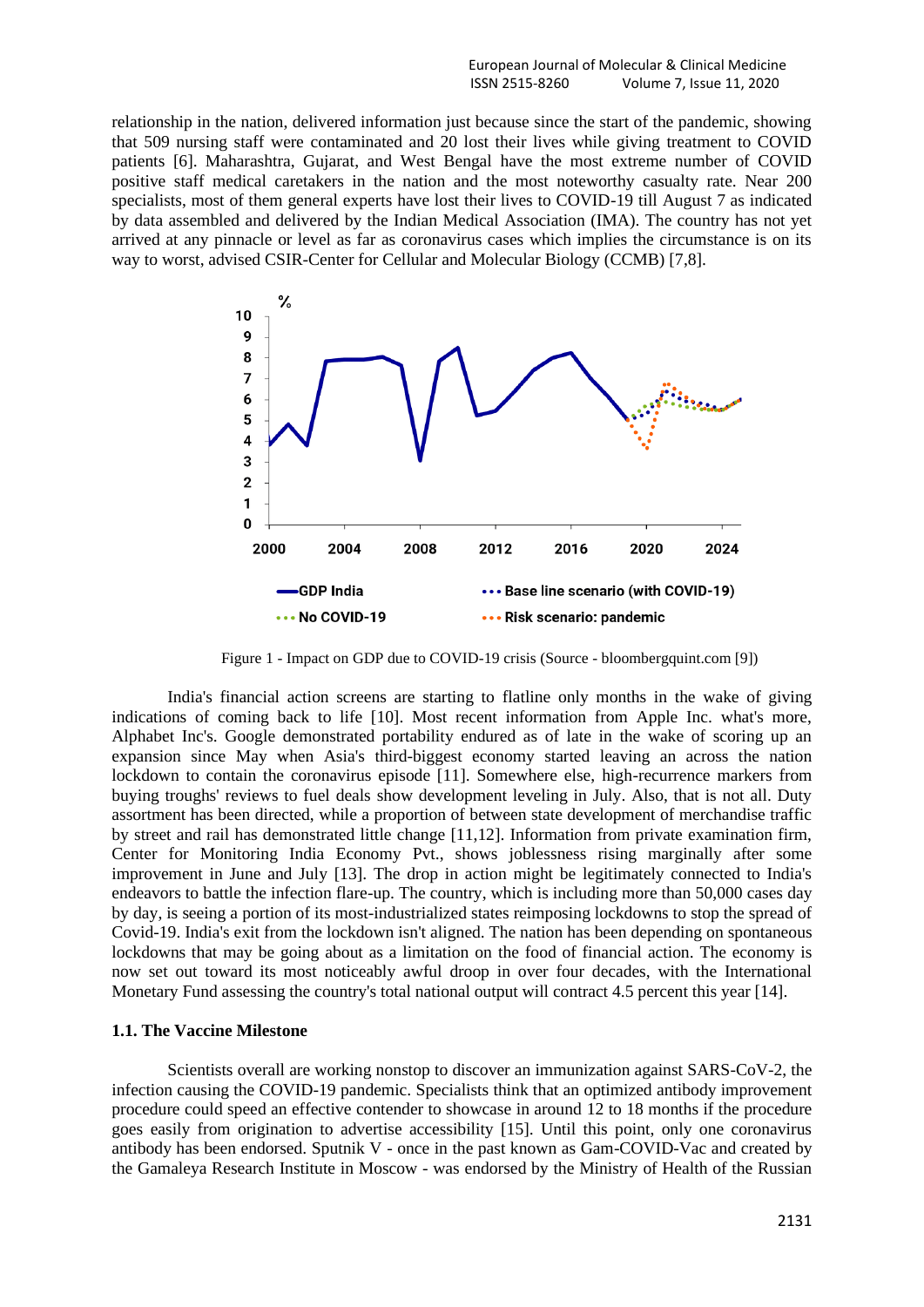Federation on 11 August. Specialists have raised extensive worry about the immunization's security and adequacy given it has not yet entered Phase 3 clinical preliminaries [16]. The pandemic has made exceptional open/private organizations. Operation Warp Speed (OWS) is a coordinated effort of a few US national government offices including Health and Human Services and its sub-agencies, Agriculture, Energy, and Veterans Affairs and the private area [17]. Inside OWS, the US National Institutes of Health (NIH) has cooperated with more than 18 biopharmaceutical organizations to quicken the advancement of medication and antibody possibility for COVID-19 (ACTIV). The COVID-19 Prevention Trials Network (COVPN) has likewise been built up, which joins clinical preliminary systems subsidized by the National Institute of Allergy and Infectious Diseases (NIAID): the HIV Vaccine Trials Network (HVTN), HIV Prevention Trials Network (HPTN), Infectious Diseases Clinical Research Consortium (IDCRC), and the AIDS Clinical Trials Group. The US government has picked three antibody possibilities to finance for Phase 3 preliminaries under Operation Warp Speed: Moderna's mRNA-1273, The University of Oxford and AstraZeneca's AZD1222, and Pfizer and BioNTech's BNT162. Individuals from ACTIV have recommended creating safe controlled human contamination models (CHIMs) for human preliminaries that could take 1-2 years. Support would need to give information from fake treatment controlled preliminaries demonstrating their immunization is at any rate half-successful against COVID-19 to be approved for use, as indicated by FDA direction gave and compelling 30 June. This tracker records COVID-19 antibody applicants as of now in Phase 1-3 preliminaries, just as significant competitors in pre-clinical phases of improvement and examination [15,17].

### **2. Artificial Intelligence (AI) is a Vital Player**

Without a doubt, AI is doing a crucial job in this pandemic circumstance, contributing a great deal in early discovery and diagnosing of the contamination [18]. Computer-based intelligence can rapidly investigate doubtful indications and other 'warnings' and along these lines caution the patients and the medicinal services specialists. It assists in giving a quicker dynamic, which is practical. It assists with building up another determination and the executives framework for the COVID 19 cases, through valuable calculations [19]. Particularly when we talk about the projection of cases and related information, this innovation can track and conjecture the idea of the infection from the accessible information, web-based life, and media stages, about the dangers of the disease and its presumable spread. Further, it can foresee the number of positive cases and pass in any locale. Computer-based intelligence can help recognize the weakest areas, individuals, and nations and take quantify appropriately [20]. With the assistance of constant information examination, AI can give refreshed data which is useful in the counteraction of this illness. It very well may be utilized to foresee the likely locales of contamination, the inundation of the infection, requirement for beds, and social insurance experts during this emergency [21,22]. Simulated intelligence is useful for future infection and maladies counteraction, with the assistance of past coached information over information predominant at various times. It distinguishes attributes, causes, and explanations behind the spread of contamination. In the future, this will end up being a significant innovation to battle against different plagues and pandemics. It can give a preventive measure and battle against numerous different illnesses. In the future, AI will assume a crucial job in giving more prescient and preventive human services. Computerized reasoning is an up and coming and valuable device to distinguish early contaminations due to coronavirus and helps in observing the state of the tainted patients [19,23]. It can fundamentally improve treatment consistency and dynamic by creating valuable calculations. Computer-based intelligence isn't just useful in the treatment of COVID-19 contaminated patients yet also for their appropriate wellbeing observing. It can follow the emergency of COVID-19 at various scales, for example, clinical, sub-atomic, and epidemiological applications. It is additionally useful to encourage the exploration of this infection utilizing investigating accessible information. Simulated intelligence can help in creating legitimate treatment regimens, counteraction systems, and medication and immunization improvement.

The further paper contains methodology in section 3 and section 4 contains respective results and finally, section 5 is the conclusion.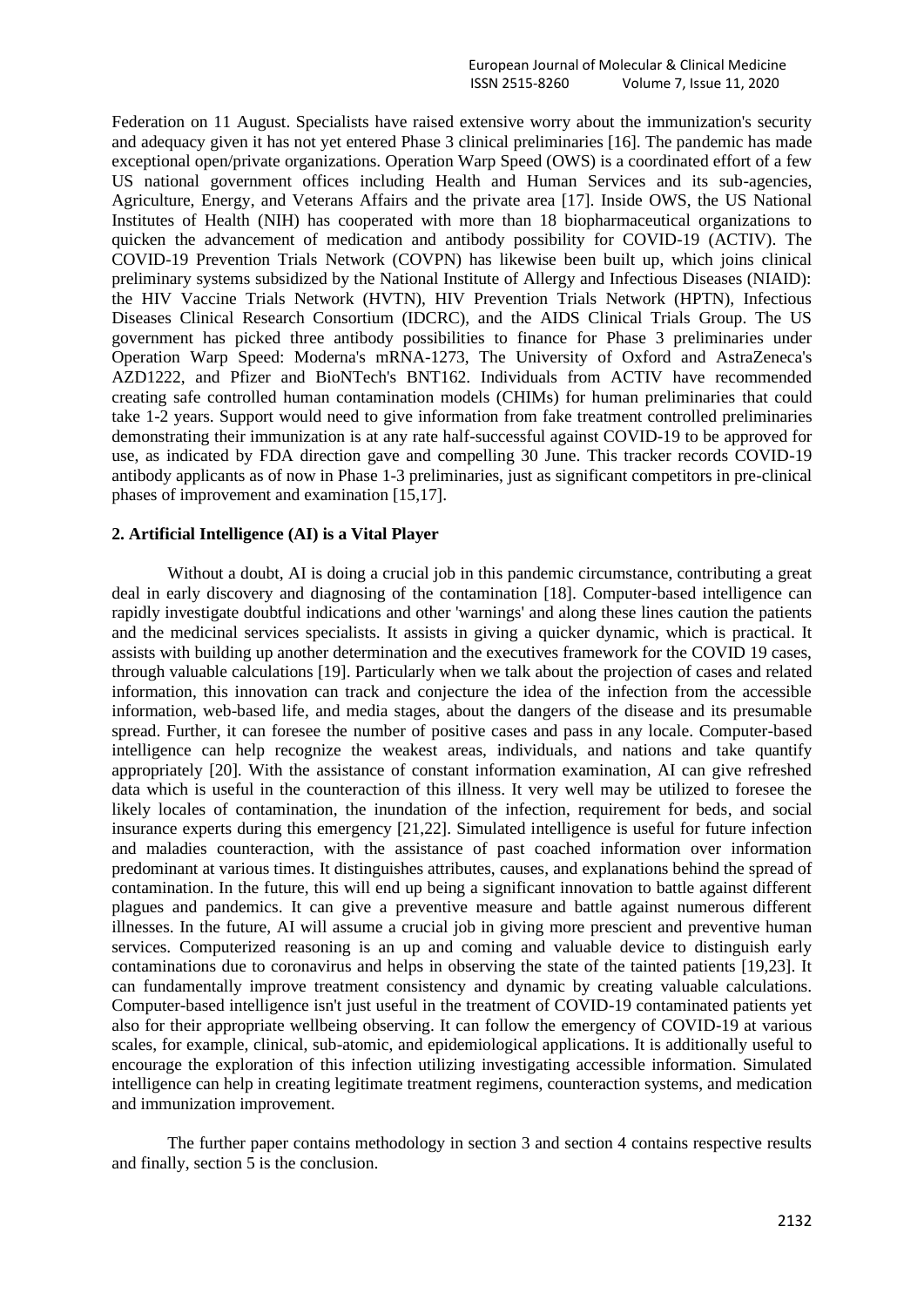## **3. Proposed Methodology**

Figure 2 illustrates the flow of this paper. It shows various theoretical and mathematical modules presented in Section 3 and the visualization of results in Section 4.



**Figure 2 - Process flow of the proposed methodology**

I. Data Exploration

This is the primary step that should be done with utmost clarity. A lot of data should be explored once after deciding what to forecast and what type of forecasting model, we are willing to use. There exist a lot of valid data sources nowadays, thanks to ourworldindata.org, for enabling the users to download correct and updated data about Covid-19 spread across the world (Dataset Link [https://covid.ourworldindata.org/data/owid-covid-data.xlsx\)](https://covid.ourworldindata.org/data/owid-covid-data.xlsx). The available dataset contains all country's data with important parameters such as, total no. of cases, daily new cases, and total no. of deaths, total no. of new deaths, and many other parameters, which may stand useful for different research paths. In this dataset, we have taken the daily rise of new cases and total no. of cases in India, concerning the date from January 31 to August 7, 2020. Along with the collection of data, data exploration also facilitates data pre-processing, wherein this step we will go through the entire data and have a look at it and double-check whether there are any data missing columns left. And also we have to make sure that the data is appropriate for our work objective. Our pre-processing results; although the first COVID-19 case is recorded in India on 31 January 2020, there is no consequent rise in number till 3 March 2020, so we cropped our dataset to 3 March 2020, as a first column and ends at 7 August 2020. It makes a total of 157 rows and 3 columns, i.e. date, no. of new cases, and total no. of cases.

## II. Data Visualization

Before jumping into the forecasting part, we have visualized the available dataset, using a plotting library called Matplotlib through Python programming language. Figure 2 and Figure 3 in the results section illustrate, line plot of the total no. of cases and daily new cases in India from March 3 2020 to August 7, 2020. Data visualization is always a good step to understand our data and it also provides very useful insights.

III. Forecasting Model

In this step, we feed the model with our dataset. We use a time series forecasting model called Facebook Prophet, and the results section clearly shows it is the best suitable model for time series forecasting with a dataset like ours. The prophet is a technique for forecasting time series information reliant on an additional substance model where patterns that are non-straight are fit with yearly, week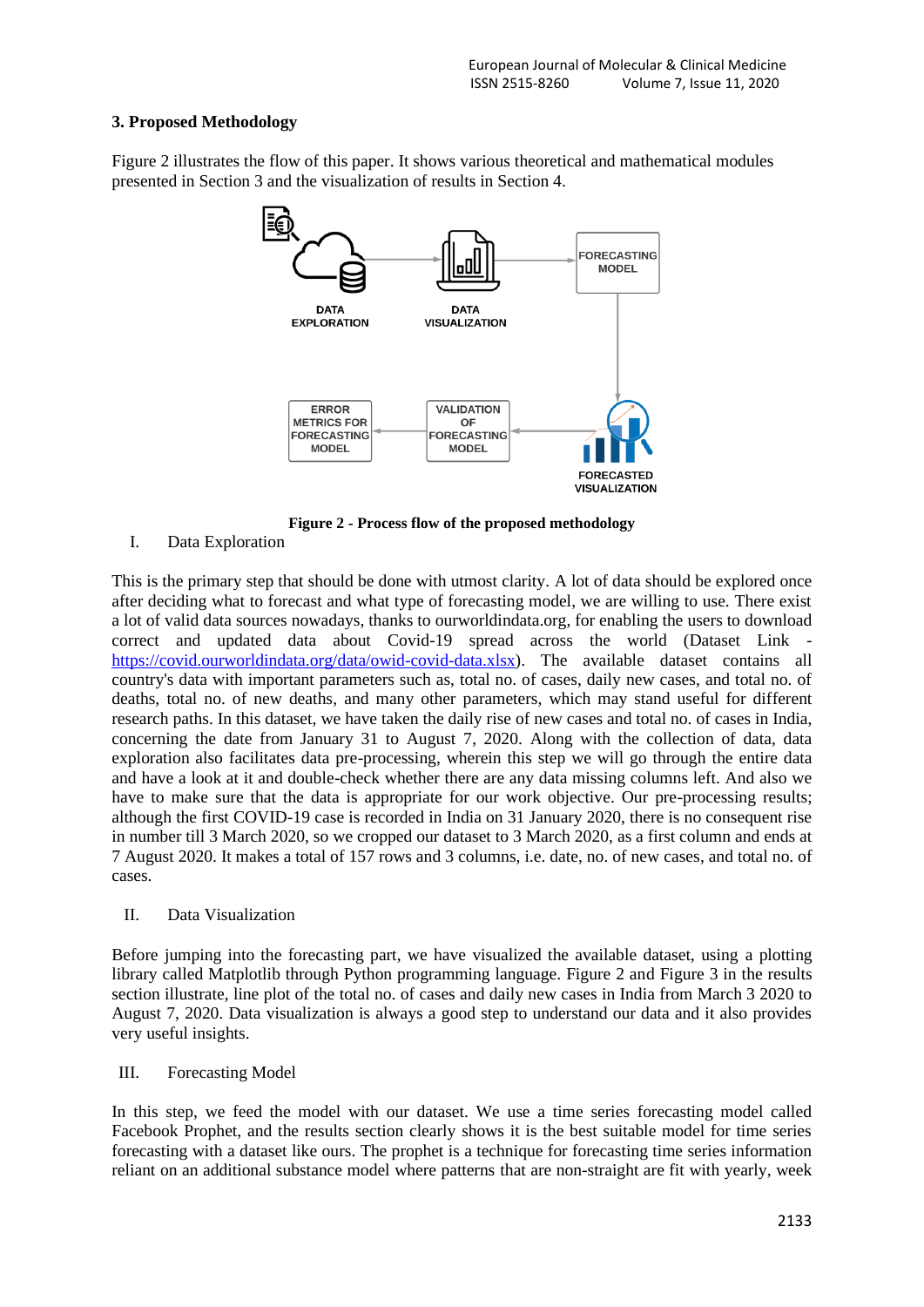European Journal of Molecular & Clinical Medicine ISSN 2515-8260 Volume 7, Issue 11, 2020

after week, and everyday abnormality, in addition to event impacts. It works best with a time game plan that has strong intermittent effects and a couple of times of genuine data. The prophet is solid to missing data and developments in the example, and regularly handles exemptions, called outliers, well. The prophet is open-source programming conveyed by Facebook's Core Data Science team. It is available for download on CRAN and PyPI, i.e. it will work on both R and python. The prophet is used in various applications across Facebook for conveying dependable conjectures for the target setting. It performs better than some other system in a large portion of cases and it empowers conjectures in just a few minutes. Like summed up added substance model (GAM), with time as a regressor, Prophet fits a couple of straight and non-direct components of time as portions, as appeared in condition 3.1 [24].

$$
y(t) = g(t) + s(t) + h(t) + e(t)
$$
\n(3.1)

where:

g(t) - design models non-discontinuous changes s(t) - anomaly presents discontinuous changes h(t) - ties in effects of events e(t) - covers unusual changes not accommodated by the model

Prophet gives the forecasted values as yhat, yhat\_lower and yhat\_upper. Where yhat is the forecasted value direct and yhat\_lower is the lower possibility of yhat and yhat\_upper is the upper possibility of yhat, i.e. the maximum and minimum thresholds of yhat. Prophet forecast visualization also contains these thresholds also, where a dark blue line is yhat and it's lower and upper shaded borders are yhat lower and yhat upper. And the black dots are the actual values. This is the beauty of the prophet where we can get the basic idea of how efficient the model is, just by looking at the forecasted plot.

## IV. Forecasted Visualization

After fitting the data into Prophet, we are ready to forecast the desired amount of future values. By training the system with data of daily new cases from 3 March 2020 to 7 August 2020, we forecasted the daily no. of new cases recorded every day from 8 August 2020 to 9 September 2020. Figure 4 in the results section shows the plot which visualizes the daily new cases from March 3 to September 9 that includes the actual dataset and forecasted data. Figure 5 from the results section represents the total no. of cases raise till September 9, 2020, and it says that the total no. of cases reaches the 40 Lakhs mark by 9 September 2020. These forecasted visualizations met half the objective of this paper. Table 1 shows the forecasted values yhat along with yhat\_lower and yhat\_upper.

V. Validation of Forecasting Model

It is always very important to validate the model. We have validated the model in two cases. Case 1 validates with the testing dataset which is already a part of the training dataset. And Case 2 is the validation with the test dataset different from the trained dataset, i.e. the model did not know about this data. In both the cases, the forecasted values are compared with original values, where yhat is the forecasted value mentioned along with its lower and upper thresholds and y is the actual value. Figure 6, Figure 7, Table 2, and Table 4 shows the corresponding above-mentioned validation through comparison.

#### VI. Error Metrics for Forecasting Model

Model validation we have done above is consistently a decent practice to quantify the model precision. Along with that step we also calculate few error metrics; for our proposed model, R-Squared Error  $(R^2)$ , Mean Squared Error (MSE), Mean Absolute Error (MAE), which are popular error metrics for many Machine Learning models, ranging from simple to complex. All these errors are calculated in between y and yhat, i.e. actual and forecasted. As an extension, we have calculated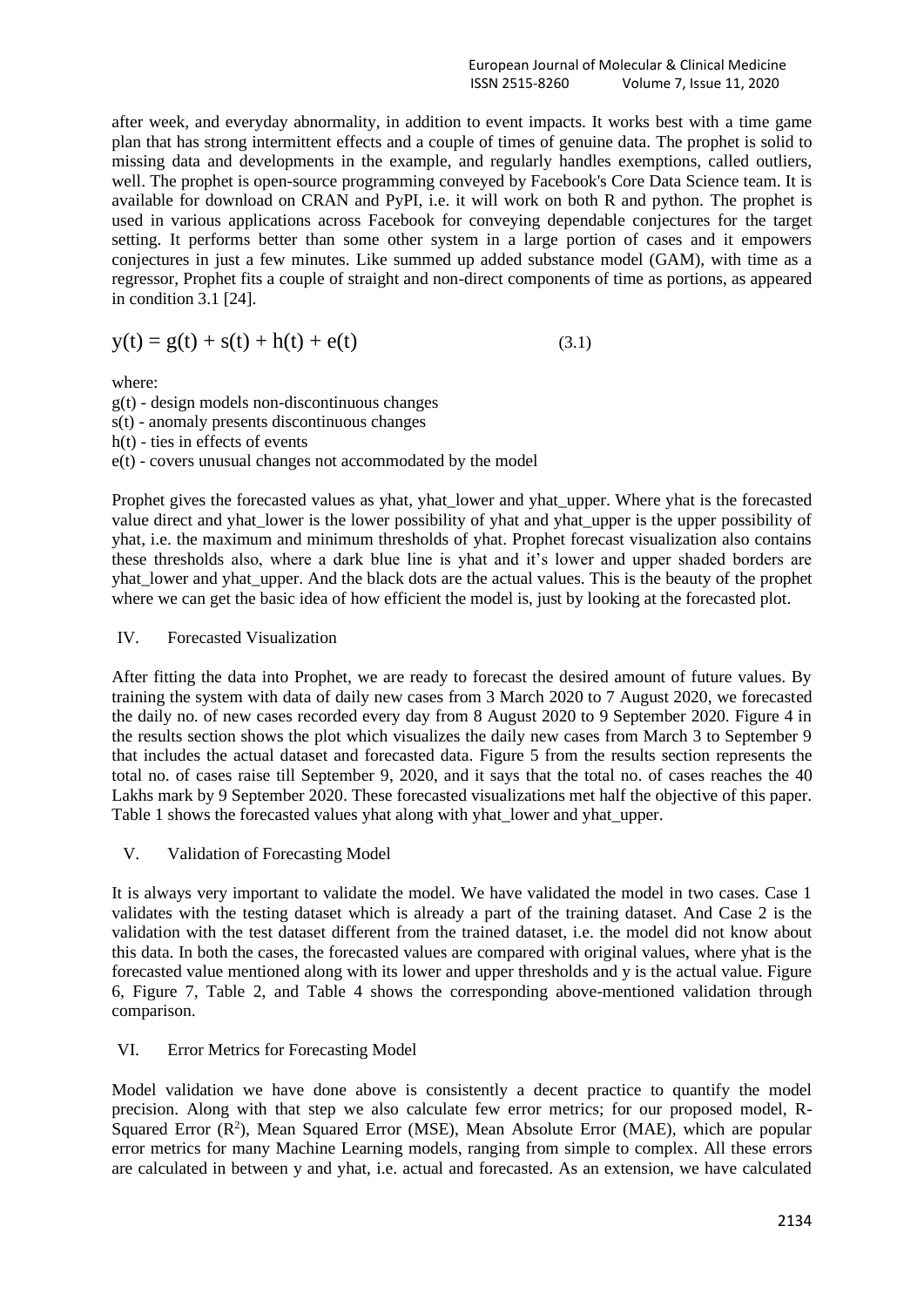for yhat\_lower and yhat\_upper also. Table 3 and Table 5 shows the error metrics of both cases validation. Having a look at mathematical equations will give a functional overview.

VII. R-Squared Error 
$$
(R^2)
$$

After a model is constructed, it is important to look at the legitimacy of the model. An underlying conclusion includes considering the estimations of the model with the purposes of the plan of tests. This is the situation for modification. To do such, some measures can be utilized to test the fit between the perceptions and forecasts on the information utilized for the development of the model. This is quite the job of the assurance of coefficients  $\mathbb{R}^2$  [25].

$$
R^{2} = 1 - \frac{\sum_{i=1}^{n} (y_{i} - \hat{y}_{i})^{2}}{\sum_{i=1}^{n} (y_{i} - \overline{y})^{2}}
$$
(3.2)

y - estimation of the normal reaction

n - number of points in the plan of tests

The determination coefficient is the standard usually used in the linear regression to test the difference in the model. This coefficient is portrayed in equation 3.2. This measurement gives a sign of how great a model fits a given dataset. It shows how close the forecast is to the real information esteems. The R squared worth lies somewhere in the range of 0 and 1 where 0 shows that this model doesn't fit the given information and 1 demonstrates that the model fits very well to the dataset given.

### VIII. Mean Squared Error (MSE)

MSE is determined by taking the normal of the square of the contrast between the original and forecasted estimations of the information [25]. MSE means the proportion of the square of the two standards of the mistake vector to the number of tests and is characterized as appeared in 3.3.

$$
MSE = \frac{1}{m} \sum_{i=1}^{n} (y_i - \hat{y}_i)^2
$$
 (3.3)

m - number of components of information from the entire test process.

This standard estimates the mean square error submitted in the test information. A low MSE esteem implies that the forecasted qualities are near to original values.

IX. Mean Absolute Error (MAE)

$$
MAE = \frac{1}{m} \sum_{i=1}^{m} |y_i - \hat{y}_i|
$$
 (3.4)

We realize that an error fundamentally is the contrast between the actual and the forecasted. The absolute difference implies that if the outcome has a negative sign, it is ignored. Henceforth,  $MAE =$ True values – Predicted values [25]. MAE takes the average of this mistake from each sample in a dataset and gives the resulting output. Contrasted with the other two measurements, it is more vigorous since it is less delicate to outrageous qualities than MSE. MAE gives the normal extent of forecasted blunders, while MSE gives more weight to the biggest mistakes. MAE spoke to in condition 3.4. It isn't exceptionally touchy to anomalies in contrast with MSE since it doesn't rebuff tremendous blunders.

#### **4. Forecasting and Model Evaluation**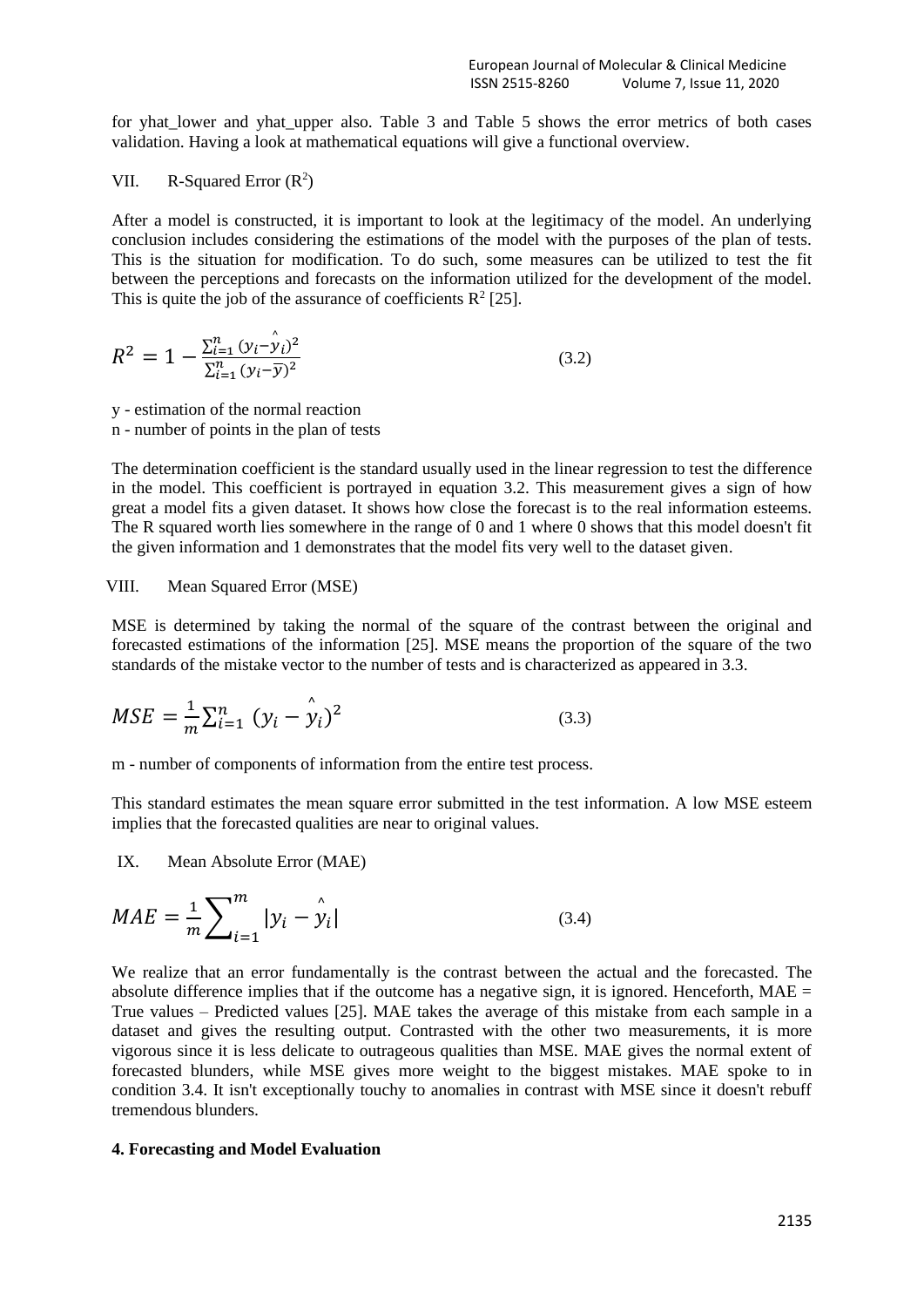#### I. 4.1 Dataset Visualization

As already mentioned our dataset consists of 157 rows, i.e. data representation of 157 days from 03 March 2020 to 07 March 2020. And there are three columns, where Date is the first one, Daily new cases are second, and Total no. of cases is third. Figure 3 and Figure 4 show the visual representation of our dataset.

COVID-19 CASES IN INDIA (March 3 to August 7, 2020)



Figure 3 - Total Cases in India - March 3 to August 7

COVID-19 NEW CASES IN INDIA (March 3 to August 7, 2020)



Figure 4 - Daily New Cases in India - March 3 to August 7

### II. Forecast

Now we have given the entire dataset to the prophet model and made a forecast for the next 30 days, i.e. from 08 August 2020 to 09 September 2020. The objective here is to forecast to the daily rise of new cases for the targeted period. The forecasted plot is shown in Figure 5 and the forecasted values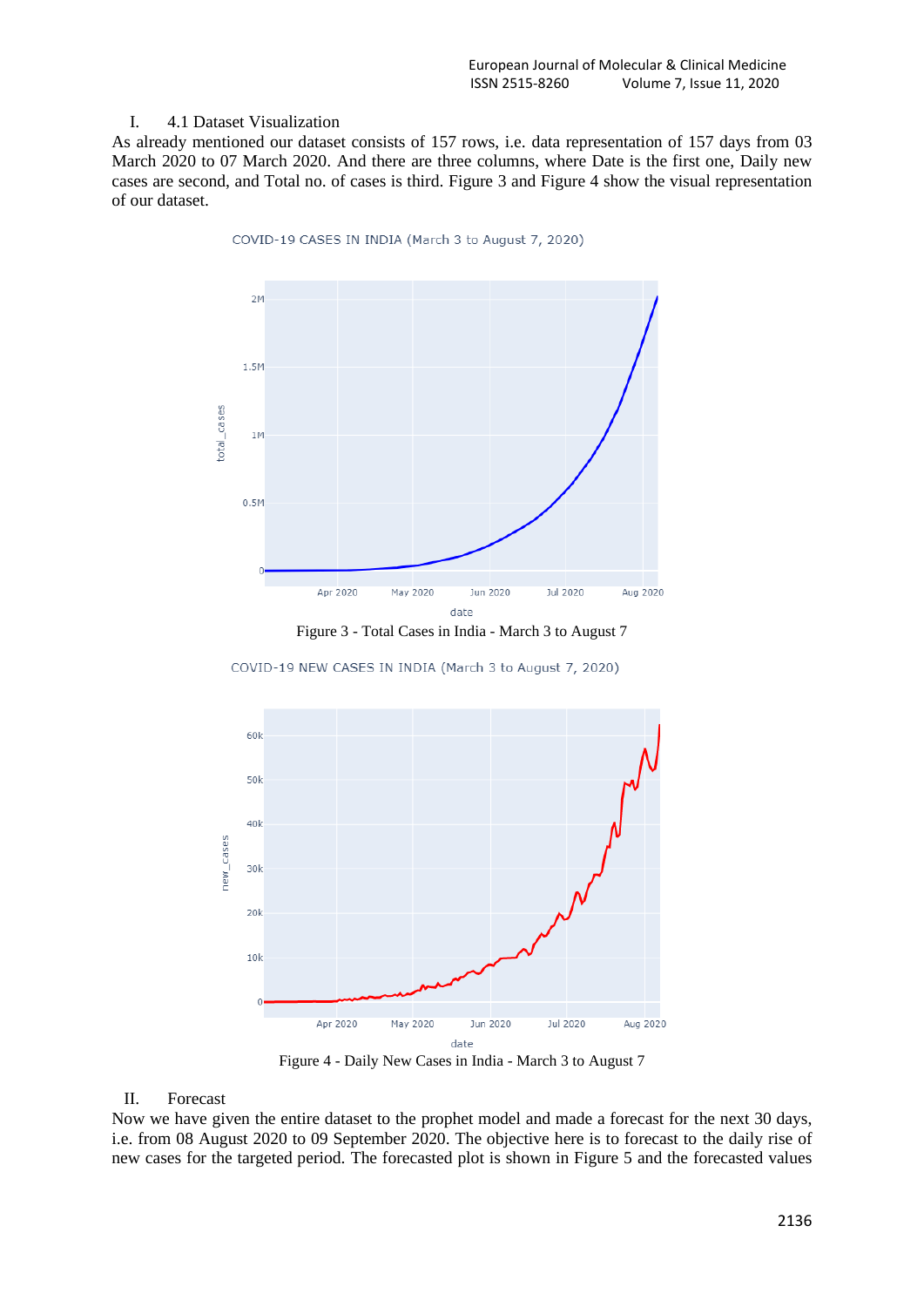are represented in Table 1. You can observe yhat, yhat\_lower, and yhat\_upper in the table, where lower and upper are the possible lower and higher threshold values for the forecasted value yhat.



Figure 5 - Daily New Cases from March 3 to September 09, 2020 (Forecasted - August 8 to September 9)

| S.No           | <b>Date</b> | yhat  | yhat_lower | yhat_upper |
|----------------|-------------|-------|------------|------------|
| 1              | 2020-08-08  | 57403 | 55402      | 59384      |
| $\overline{2}$ | 2020-08-09  | 57638 | 55396      | 59905      |
| 3              | 2020-08-10  | 57388 | 55250      | 59446      |
| $\overline{4}$ | 2020-08-11  | 56650 | 54422      | 58596      |
| 5              | 2020-08-12  | 56647 | 54543      | 58765      |
| 6              | 2020-08-13  | 57539 | 55552      | 59651      |
| 7              | 2020-08-14  | 58372 | 56273      | 60490      |
| 8              | 2020-08-15  | 58424 | 56590      | 60659      |
| 9              | 2020-08-16  | 58873 | 56765      | 60958      |
| 10             | 2020-08-17  | 58966 | 56998      | 61101      |
| 11             | 2020-08-18  | 58697 | 56673      | 60818      |
| 12             | 2020-08-19  | 59275 | 57142      | 61407      |
| 13             | 2020-08-20  | 60849 | 58821      | 62975      |
| 14             | 2020-08-21  | 62447 | 60274      | 64402      |
| 15             | 2020-08-22  | 63327 | 61065      | 65270      |
| 16             | 2020-08-23  | 64643 | 62533      | 66635      |
| 17             | 2020-08-24  | 65620 | 63572      | 67602      |
| 18             | 2020-08-25  | 66221 | 64333      | 68427      |
| 19             | 2020-08-26  | 67632 | 65359      | 69803      |
| 20             | 2020-08-27  | 69974 | 67779      | 72091      |

Table 1 - Forecasted Values from Figure 5 - Daily new cases; August 8 to September 9 2020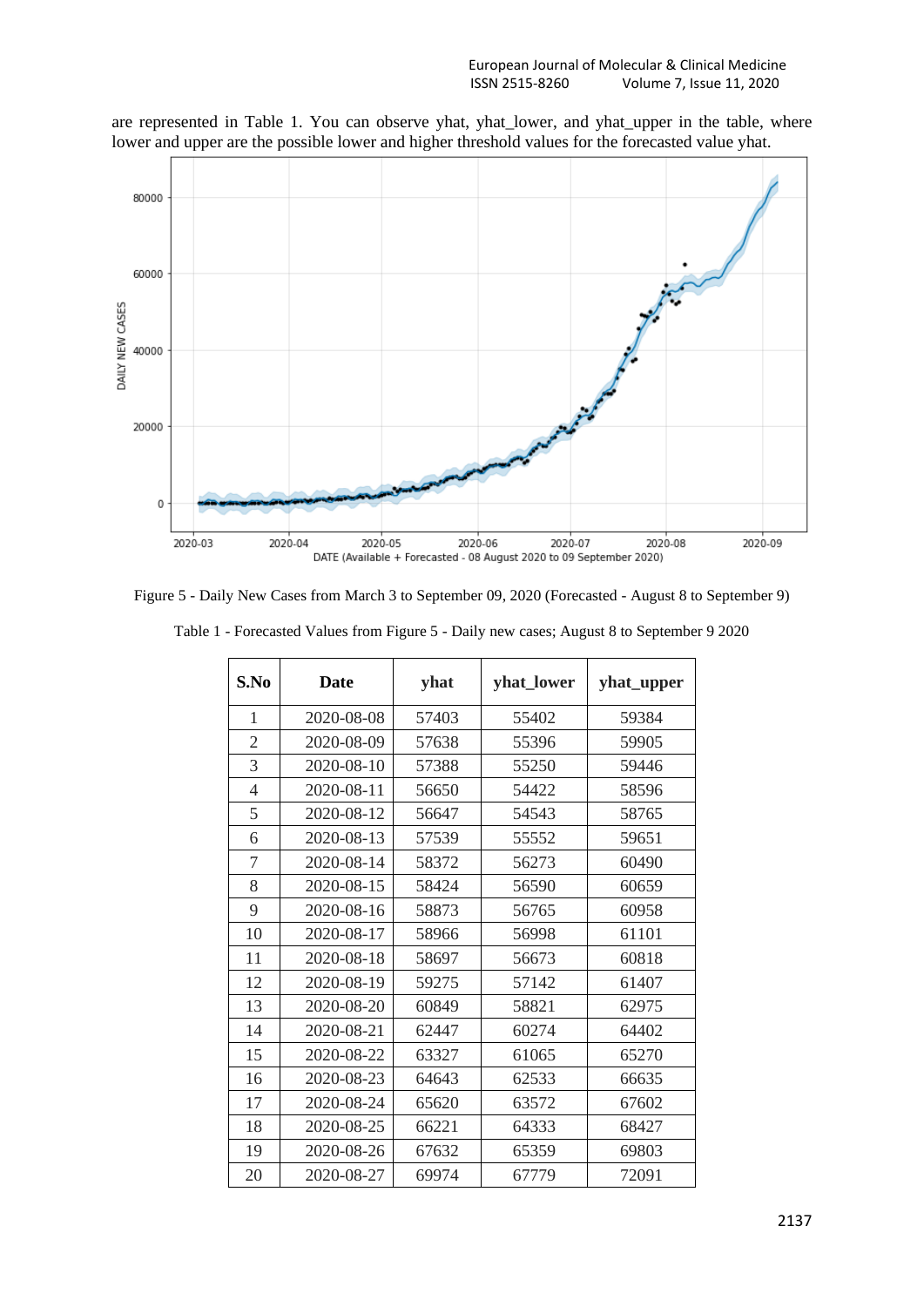| 21 | 2020-08-28 | 72246 | 70268 | 74231 |
|----|------------|-------|-------|-------|
| 22 | 2020-08-29 | 73681 | 71625 | 75695 |
| 23 | 2020-08-30 | 75412 | 73318 | 77339 |
| 24 | 2020-08-31 | 76640 | 74448 | 78751 |
| 25 | 2020-09-01 | 77312 | 75150 | 79344 |
| 26 | 2020-09-02 | 78600 | 76555 | 80634 |
| 27 | 2020-09-03 | 80615 | 78551 | 82700 |
| 28 | 2020-09-04 | 82353 | 80122 | 84601 |
| 29 | 2020-09-05 | 83047 | 80808 | 85170 |
| 30 | 2020-09-06 | 83834 | 81692 | 86003 |

 European Journal of Molecular & Clinical Medicine ISSN 2515-8260 Volume 7, Issue 11, 2020

Adding the above-forecasted data to the presently available data, the model shows that the total no. of cases in India will cross the mark of 4 Million, by September 09, 2020. This increasing plot is visualized in Figure 6. You can also see the visualization facilitates, data with all three probabilities; y hat, yhat\_lower, and yhat\_upper.



Figure 6 - Total no. of cases in India from March 3 to September 09 2020 (Forecasted - August 8 to September 9)

III. Model Evaluation and Error Metrics

**Evaluation - Case 1 - Training and Testing with Same Data**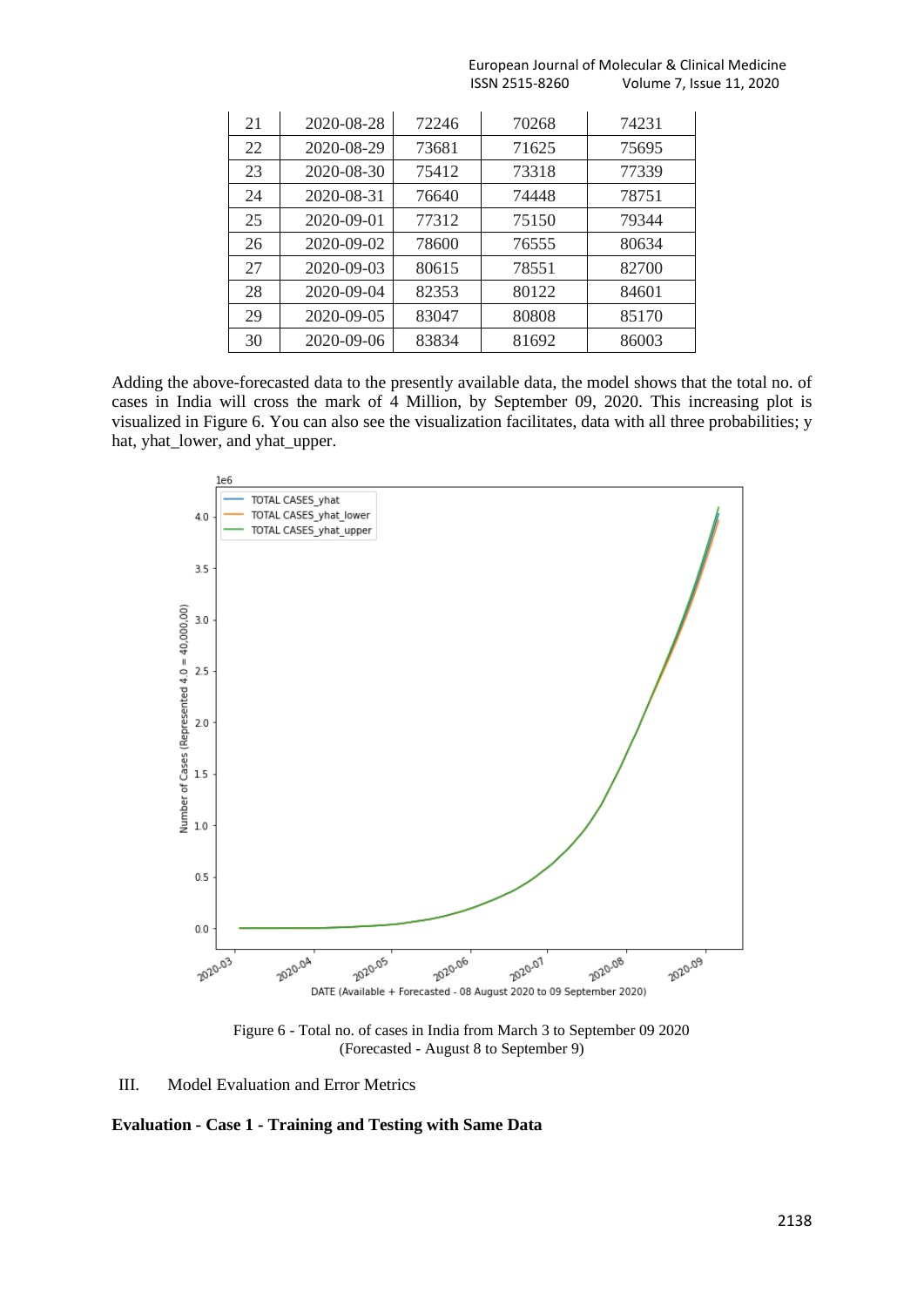Here, in this case, we are checking the accuracy of the built model with a test dataset, which is already the part of the training dataset. Figure 7 visualizes the forecast from 1 August 2020 to 7 August 2020 and respectively Table 2 gives the comparison between actual values and forecasted values.



Figure 7 - Case 1 evaluation forecast

Y is the actual value with respective date and yhat is the predicted value followed by yhat lower and yhat upper, which represents the lower and upper threshold of the forecasted value. It is good that the comparison observes the close difference between actual and forecasted values.

| Date       | Y (Actual) | yhat  | yhat_lower | yhat_upper |
|------------|------------|-------|------------|------------|
| 01-08-2020 | 57118      | 54427 | 52271      | 56544      |
| 02-08-2020 | 54735      | 55250 | 53095      | 57248      |
| 03-08-2020 | 52972      | 55506 | 53399      | 57598      |
| 04-08-2020 | 52050      | 55178 | 52954      | 57156      |
| 05-08-2020 | 52509      | 55474 | 53309      | 57456      |
| 06-08-2020 | 56282      | 56546 | 54520      | 58860      |
| 07-08-2020 | 62538      | 57431 | 55332      | 59400      |

Table 2 - Comparison of forecasted values from Figure 7 with the original values

Here comes the major part of the model evaluation, where error metrics mentioned in the Methodology section of this paper are calculated and tabulated in Table 3. We can also find a few negative values in the table.

Table 3 - Error metrics for Case 1 evaluation

| Error Metric    | vhat        | yhat_lower     | yhat_upper     |
|-----------------|-------------|----------------|----------------|
| R-squared error | 0.272049132 | $-0.028280106$ | $-0.180040146$ |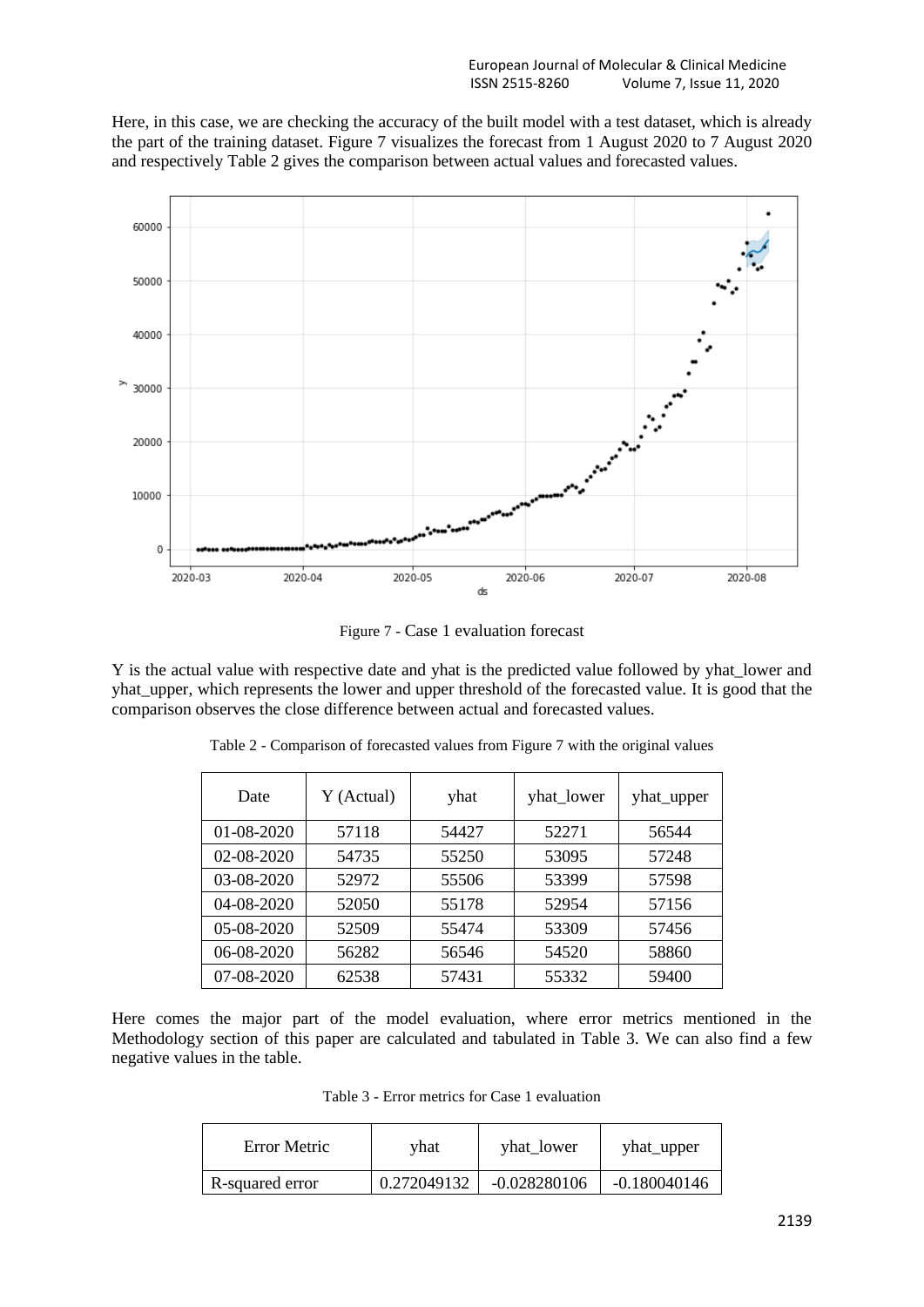| Mean squared error  | 8379230.857 | 11836233.43 | 13583099.14 |
|---------------------|-------------|-------------|-------------|
| Mean absolute error | 2457.714286 | 2512.285714 | 3354.571429 |

## **Evaluation - Case 2 - Training and Testing with Different Data**

Evaluation and calculation of error metrics are done in the same manner as specified in Case 1. But the difference here is we are checking the accuracy of the built model with a test dataset, which is not part of the training dataset, i.e. we are training the system with data from 03 March 2020 to 31 July 2020 and we made the model forecast the values from 01 August 2020 to 7 August 2020. Figure 8, visualizes the discussed plot.



Figure 8 - Case 2 evaluation forecast

Table 4 - Comparison of forecasted values from Figure 8 with the original values

| Date             | у     | yhat  | yhat_lower | yhat_upper |
|------------------|-------|-------|------------|------------|
| $01 - 08 - 2020$ | 57118 | 53648 | 52014      | 55316      |
| 02-08-2020       | 54735 | 54024 | 52400      | 55579      |
| 03-08-2020       | 52972 | 53642 | 52075      | 55211      |
| 04-08-2020       | 52050 | 52427 | 50815      | 54212      |
| 05-08-2020       | 52509 | 51627 | 50065      | 53330      |
| 06-08-2020       | 56282 | 51312 | 49591      | 52980      |
| 07-08-2020       | 62538 | 50511 | 49000      | 52148      |

Table 5 - Error metrics for Case 2 evaluation

| Error Metric    | vhat         | yhat lower  | yhat_upper     |
|-----------------|--------------|-------------|----------------|
| R-squared error | -1.274465797 | -2.31438226 | $-0.649642942$ |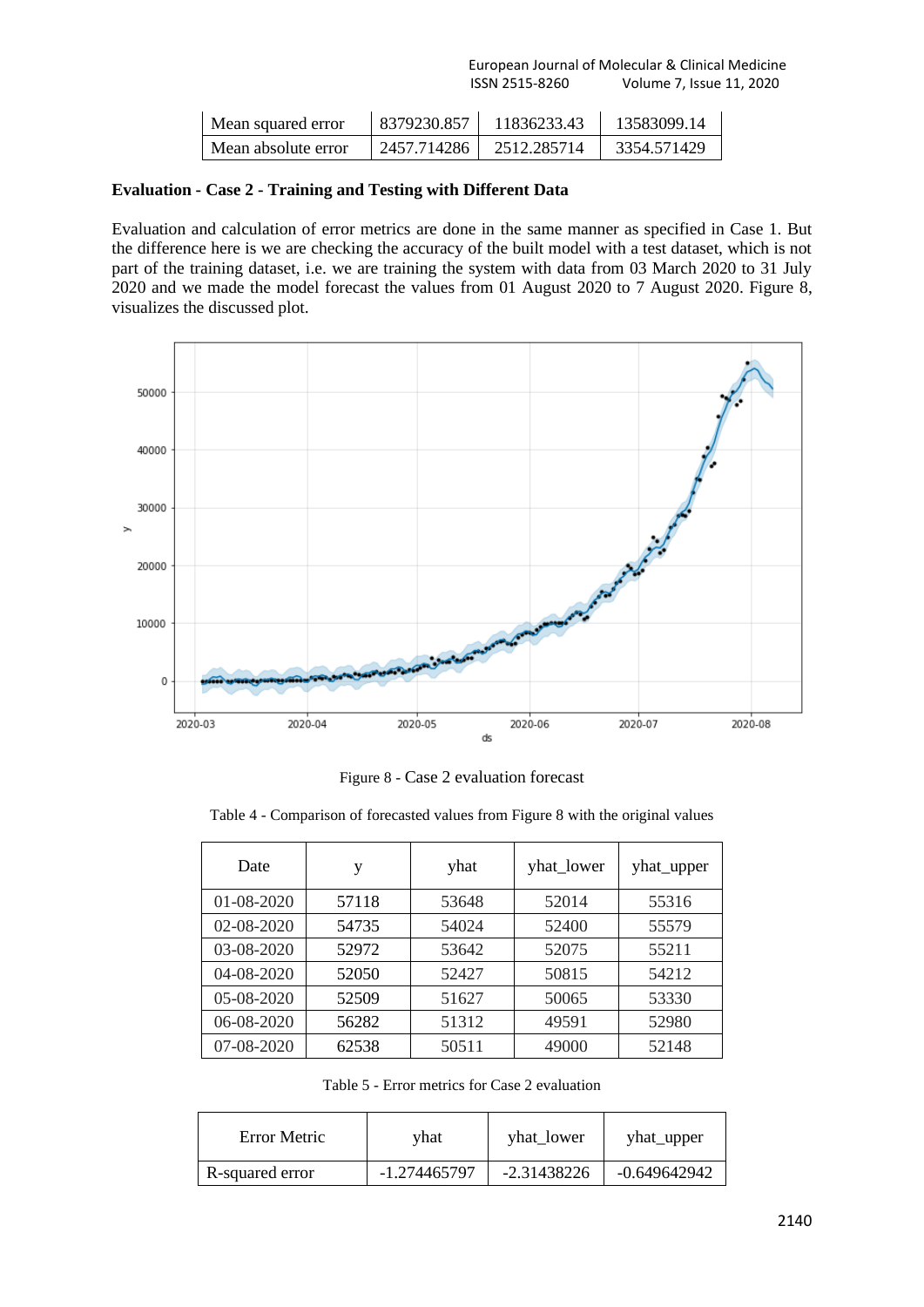| Mean squared error  | 26180714.71 | 38150890.86 | 18988560.43 |
|---------------------|-------------|-------------|-------------|
| Mean absolute error | 3301        | 4614.285714 | 3074.428571 |

## **5. Conclusion**

The proposed work focuses on analyzing the adverse effect of COVID-19 on India and also proposed work showcases popular error metrics of the model. The forecast said that the cases will cross the 40 Lakh mark by the end of August 2020. This kind of forecast and the trend information presented is useful for everyone. On other hand, the ease of the Prophet Model will motivate the researchers to work on various aspects of this pandemic.

#### **References**

- [1] Coronavirus, [Internet]. [Cited 2020 July 20]. Available from: [https://www.who.int/health](https://www.who.int/health-topics/coronavirus)[topics/coronavirus](https://www.who.int/health-topics/coronavirus)
- [2] Record single-day spike of 66,999 cases pushes India's COVID-19 tally to 23,96,637; death toll 47,033, [Internet]. [Cited 2020 July 20]. Available from:<https://bit.ly/3iLvC9c>
- [3] Coronavirus in India: COVID-19 recovery rate rises to 70.77 pc, fatality rate declines to 1.96 pc, says health ministry, [Internet]. [Cited 2020 July 20]. Available from:<https://bit.ly/31X8ePx>
- [4] With Biggest Single-day Jump of 66,999 Cases, India's Coronavirus Tally Nears 24 Lakh, [Internet]. [Cited 2020 July 20]. Available from:<https://bit.ly/3atjBCM>
- [5] Caring for COVID-19 patients: Nurses across the country share their journey, [Internet]. [Cited 2020 July 23]. Available from: [https://www.who.int/india/news/feature-stories/detail/caring-for](https://www.who.int/india/news/feature-stories/detail/caring-for-covid-19-patients-nurses-across-the-country-share-their-journey)[covid-19-patients-nurses-across-the-country-share-their-journey](https://www.who.int/india/news/feature-stories/detail/caring-for-covid-19-patients-nurses-across-the-country-share-their-journey)
- [6] Coronavirus | 20 trained nurses dead, 509 infected, says TNAI, [Internet]. [Cited 2020 July 23]. Available from: [https://www.thehindu.com/news/national/coronavirus-20-trained-nurses-dead-](https://www.thehindu.com/news/national/coronavirus-20-trained-nurses-dead-509-infected-says-tnai/article32346557.ece)[509-infected-says-tnai/article32346557.ece](https://www.thehindu.com/news/national/coronavirus-20-trained-nurses-dead-509-infected-says-tnai/article32346557.ece)
- [7] Nation yet to reach COVID peak: CCMB, [Internet]. [Cited 2020 July 28]. Available from: <https://bit.ly/2XXWCKX>
- [8] Coronavirus India lockdown Day 143 updates, [Internet]. [Cited 2020 July 30]. Available from: [https://www.thehindu.com/news/national/coronavirus-india-lockdown-august-14-2020-live](https://www.thehindu.com/news/national/coronavirus-india-lockdown-august-14-2020-live-updates/article32350728.ece)[updates/article32350728.ece](https://www.thehindu.com/news/national/coronavirus-india-lockdown-august-14-2020-live-updates/article32350728.ece)
- [9] Coronavirus: The Economic Impact of COVID-19 On India, [Internet]. [Cited 2020 July 29]. Available from: [https://www.bloombergquint.com/opinion/coronavirus-the-economic-impact-of](https://www.bloombergquint.com/opinion/coronavirus-the-economic-impact-of-covid-19-on-india)[covid-19-on-india](https://www.bloombergquint.com/opinion/coronavirus-the-economic-impact-of-covid-19-on-india)
- [10] Early signs of India economic recovery wane as coronavirus surges, [Internet]. [Cited 2020 July 29]. Available from: [https://www.livemint.com/news/india/early-signs-of-india-economic](https://www.livemint.com/news/india/early-signs-of-india-economic-recovery-wane-as-coronavirus-surges-11597148963017.html)[recovery-wane-as-coronavirus-surges-11597148963017.html](https://www.livemint.com/news/india/early-signs-of-india-economic-recovery-wane-as-coronavirus-surges-11597148963017.html)
- [11] Cases surge, [Internet]. [Cited 2020 July 29]. Available from:<https://bit.ly/3iDqDaA>
- [12] India's economic recovery, [Internet]. [Cited 2020 July 30]. Available from: <https://bit.ly/2EacuTl>
- [13] The economy is headed for worst slump in over four decades as IMF sees GDP shrink 4.5% this year, [Internet]. [Cited 2020 July 30]. Available from:<https://bit.ly/30Wq8T2>
- [14] COVID-19 vaccine tracker, [Internet]. [Cited 2020 July 30]. Available from: <https://www.raps.org/news-and-articles/news-articles/2020/3/covid-19-vaccine-tracker>
- [15] Russia's approval of a COVID-19 vaccine is less than meets the press release, [Internet]. [Cited 2020 July 30]. Available from: [https://www.sciencemag.org/news/2020/08/russia-s-approval](https://www.sciencemag.org/news/2020/08/russia-s-approval-covid-19-vaccine-less-meets-press-release)[covid-19-vaccine-less-meets-press-release](https://www.sciencemag.org/news/2020/08/russia-s-approval-covid-19-vaccine-less-meets-press-release)
- [16] Fact Sheet: Explaining Operation Warp Speed, [Internet]. [Cited 2020 July 30]. Available from: <https://bit.ly/3fZTkNo>
- [17] The Truth about Vaccines: Part 2, [Internet]. [Cited 2020 July 30]. Available from: <https://bit.ly/2DXUqMu>